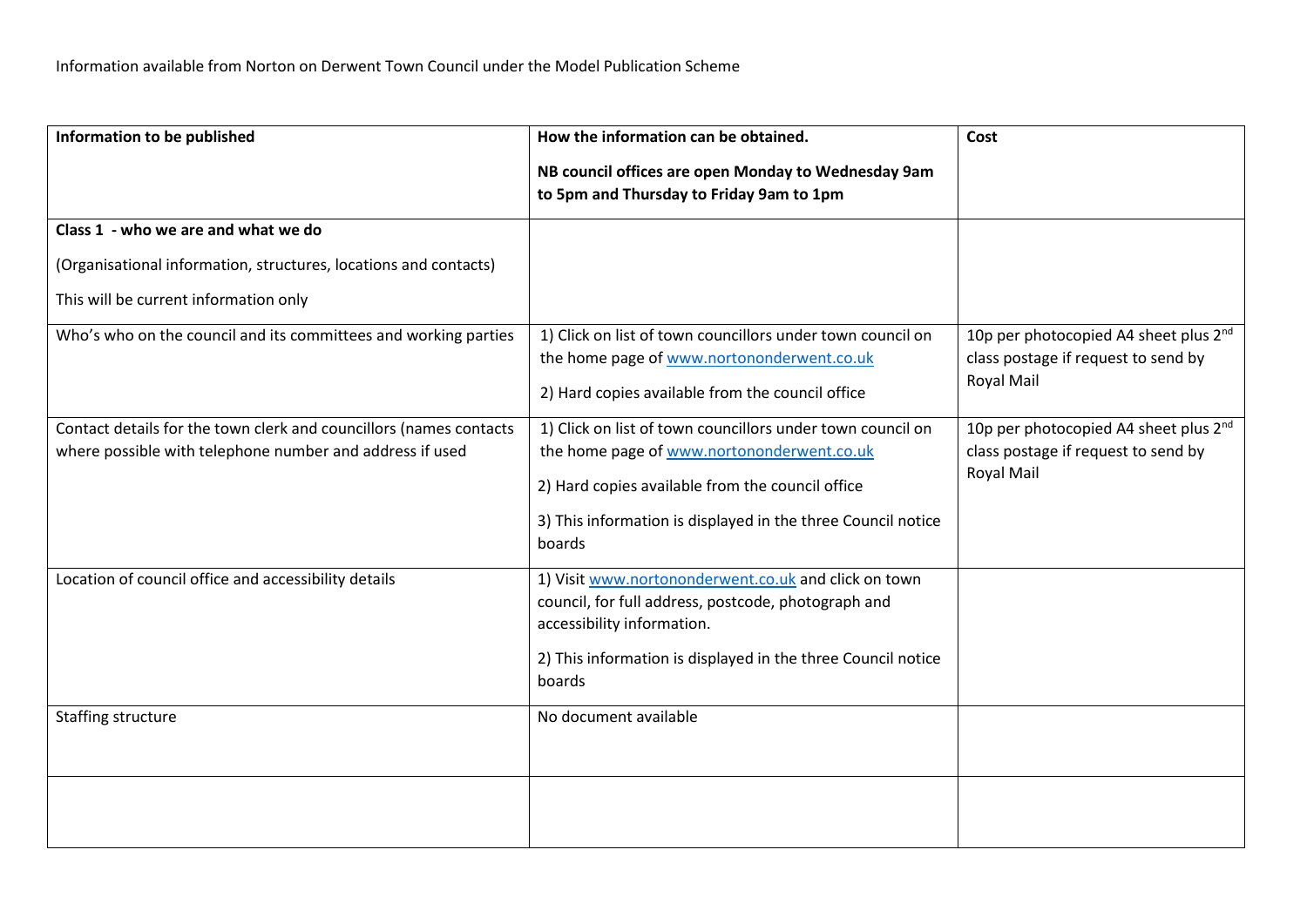| Class 2 - what we spend and how we spend it                                                                                  |                                                                                                                                                         |                                                                                                               |
|------------------------------------------------------------------------------------------------------------------------------|---------------------------------------------------------------------------------------------------------------------------------------------------------|---------------------------------------------------------------------------------------------------------------|
| Financial information relating to projected and actual income and<br>expenditure, procurement, contracts and financial audit |                                                                                                                                                         |                                                                                                               |
| Current and previous financial year as a minimum                                                                             |                                                                                                                                                         |                                                                                                               |
| Annual return form and opinion of External Auditor                                                                           | Available for inspection at the town council office                                                                                                     |                                                                                                               |
| <b>Budget Summary</b>                                                                                                        | Available for inspection at the town council office                                                                                                     |                                                                                                               |
| Precept                                                                                                                      | Available for inspection at the town council office                                                                                                     |                                                                                                               |
| <b>Borrowing Approval Letter</b>                                                                                             | Not applicable                                                                                                                                          |                                                                                                               |
| <b>Financial Standing Orders and Regulations</b>                                                                             | Hard copies available from the council office                                                                                                           | 10p per photocopied A4 sheet plus 2 <sup>nd</sup><br>class postage if request to send by<br>Royal Mail        |
| Grants given and received                                                                                                    | Hard copies available from the council office                                                                                                           | 10p per photocopied A4 sheet plus 2 <sup>nd</sup><br>class postage if request to send by<br><b>Royal Mail</b> |
| List of current contracts awarded and value of contract                                                                      | Not available                                                                                                                                           |                                                                                                               |
| Member's allowances and expenses                                                                                             | Hard copies available from the council offices. It is rare<br>that a member will claim expenses; the town mayor is<br>entitled to a budgeted allowance. | 10p per photocopied A4 sheet plus 2 <sup>nd</sup><br>class postage if request to send by<br>Royal Mail        |
| Class 3 - what our priorities are and how we are doing                                                                       |                                                                                                                                                         |                                                                                                               |
| Strategies and plans, performance indicators, audits, inspections<br>and reviews                                             |                                                                                                                                                         |                                                                                                               |
| Parish plan - current and previous year                                                                                      | Not applicable                                                                                                                                          |                                                                                                               |
| Annual Report to Parish of Community Meeting                                                                                 | No report is made                                                                                                                                       |                                                                                                               |
| <b>Quality Status</b>                                                                                                        | Not applicable                                                                                                                                          |                                                                                                               |
| Local charters drawn up in accordance with DCLG guidelines                                                                   | Not applicable                                                                                                                                          |                                                                                                               |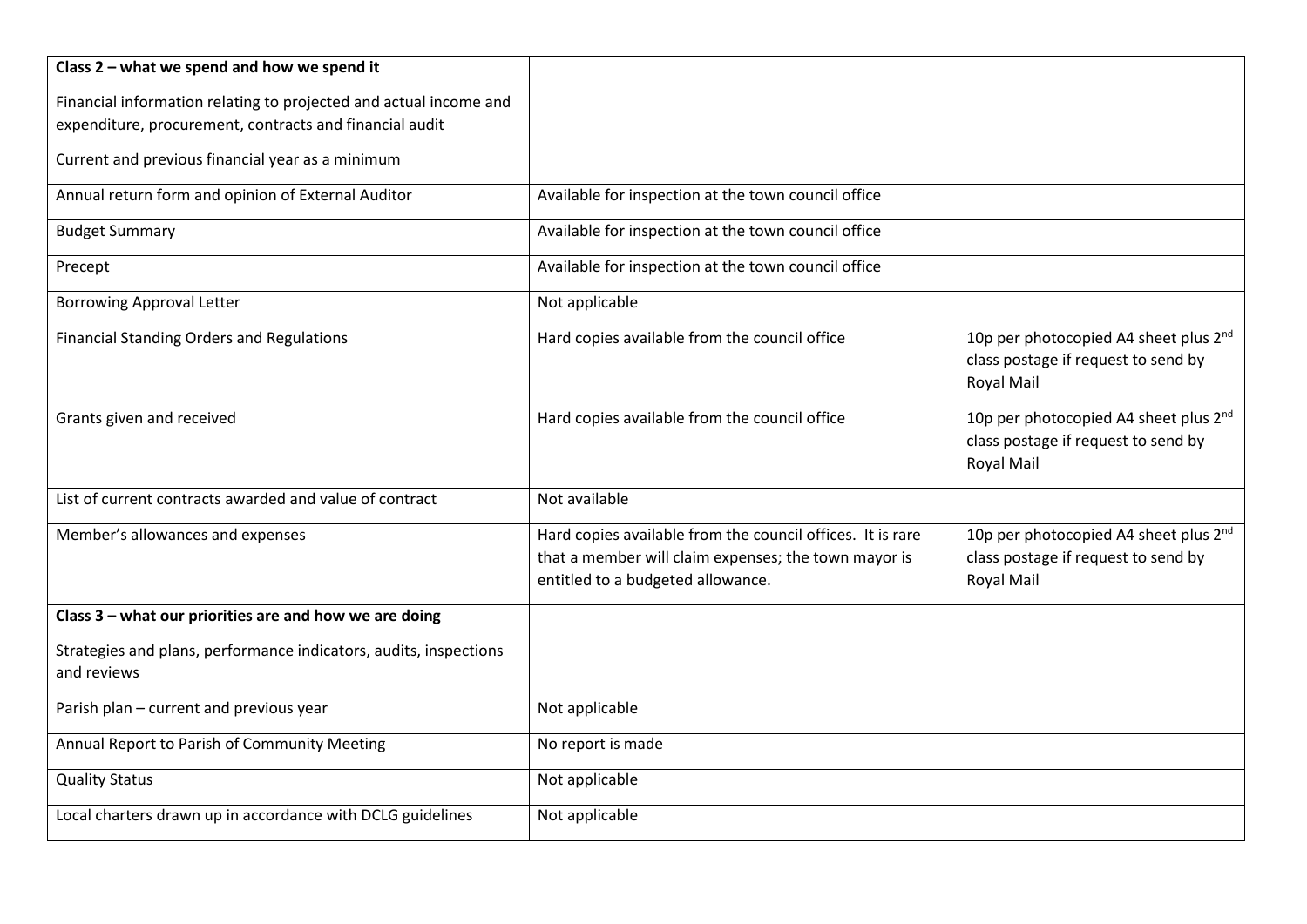| <b>Annual Report</b>                                                                    | Hard copies available from the council office                                                                                               | 10p per photocopied A4 sheet plus 2 <sup>nd</sup><br>class postage if request to send by<br>Royal Mail        |
|-----------------------------------------------------------------------------------------|---------------------------------------------------------------------------------------------------------------------------------------------|---------------------------------------------------------------------------------------------------------------|
| <b>Internal Audit Reports</b>                                                           | Hard copies available from the council office                                                                                               | 10p per photocopied A4 sheet plus 2 <sup>nd</sup><br>class postage if request to send by<br>Royal Mail        |
| Class 4 - how we make decisions                                                         |                                                                                                                                             |                                                                                                               |
| Decision making process and records of decisions - current and<br>previous council year |                                                                                                                                             |                                                                                                               |
| Timetable of meetings (council, committee, sub-committee and<br>parish meetings)        | Available for inspection at the town council office                                                                                         |                                                                                                               |
| <b>Agendas of Meetings</b>                                                              | 1) Click on agendas under town council on the home page<br>of www.nortononderwent.co.uk<br>2) Hard copies available from the council office | 10p per photocopied A4 sheet plus 2 <sup>nd</sup><br>class postage if request to send by<br><b>Royal Mail</b> |
| Minutes of Meetings - excluding private information                                     | 1) Click on minutes under town council on the home page<br>of www.nortononderwent.co.uk<br>2) Hard copies available from the council office | 10p per photocopied A4 sheet plus 2 <sup>nd</sup><br>class postage if request to send by<br>Royal Mail        |
| Reports presented to council meetings - excluding private<br>information                | Hard copies available from the council office                                                                                               | 10p per photocopied A4 sheet plus 2 <sup>nd</sup><br>class postage if request to send by<br><b>Royal Mail</b> |
| Responses to consultation papers. These are incorporated within<br>the minutes          | 1) Click on minutes under town council on the home page<br>of www.nortononderwent.co.uk<br>2) Hard copies available from the council office | 10p per photocopied A4 sheet plus 2 <sup>nd</sup><br>class postage if request to send by<br><b>Royal Mail</b> |
| Responses to planning applications - These are incorporated<br>within the minutes       | 1) Click on minutes under town council on the home page<br>of www.nortononderwent.co.uk<br>2) Hard copies available from the council office | 10p per photocopied A4 sheet plus 2 <sup>nd</sup><br>class postage if request to send by<br><b>Royal Mail</b> |
| Bye-laws                                                                                | Not applicable                                                                                                                              |                                                                                                               |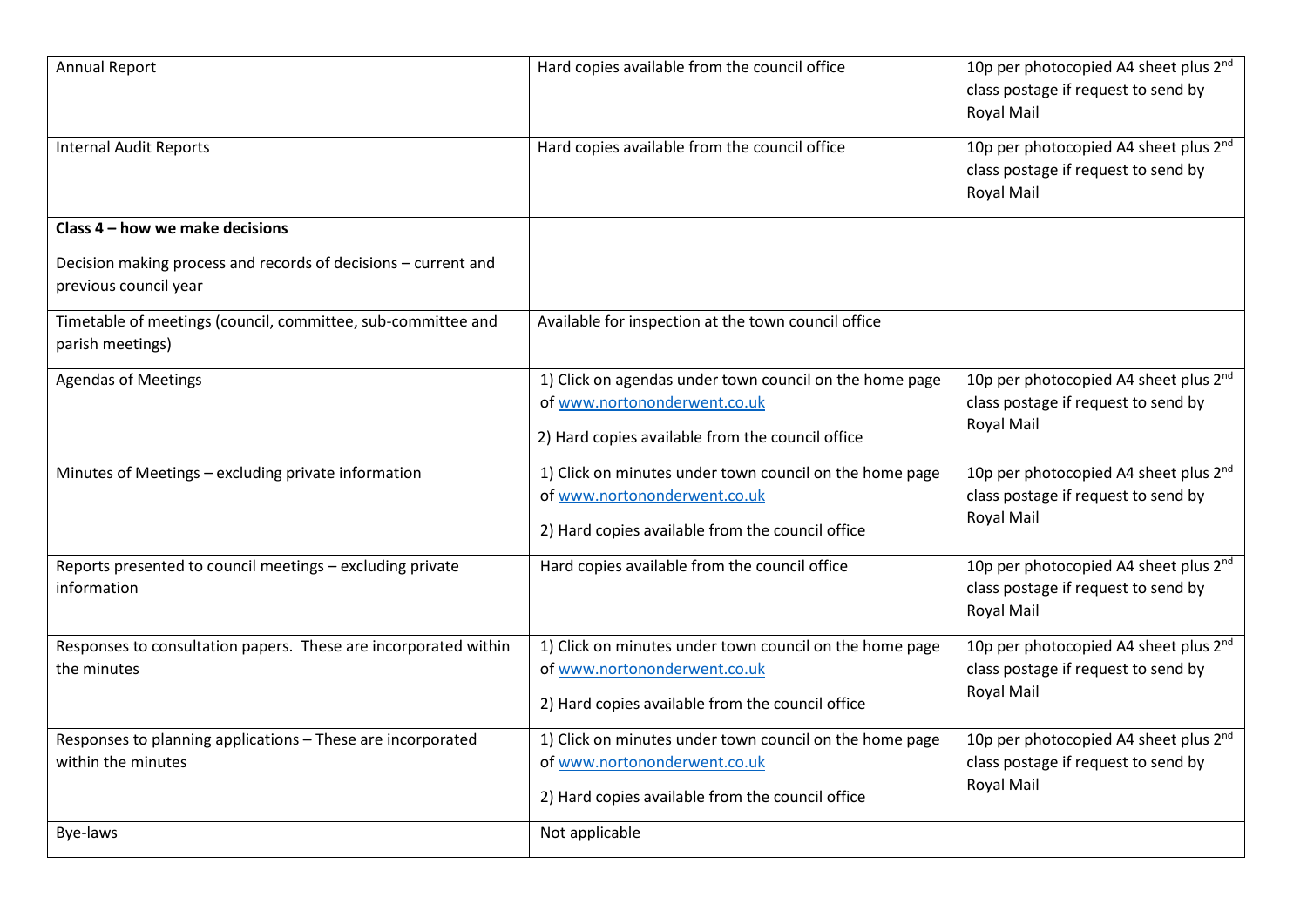| Class $5$ – our policies and procedures                                                                                           |                                                                                                                                              |                                                                                                               |
|-----------------------------------------------------------------------------------------------------------------------------------|----------------------------------------------------------------------------------------------------------------------------------------------|---------------------------------------------------------------------------------------------------------------|
| Current written protocols, policies and procedures for delivering<br>our services and responsibilities - current information only |                                                                                                                                              |                                                                                                               |
| Procedural standing orders                                                                                                        | Hard copies available from the council office                                                                                                | 10p per photocopied A4 sheet plus 2 <sup>nd</sup><br>class postage if request to send by<br><b>Royal Mail</b> |
| Committee and working party terms of reference                                                                                    | No document available                                                                                                                        |                                                                                                               |
| Delegated authority in respect of officers                                                                                        | No document available                                                                                                                        |                                                                                                               |
| Code of Conduct                                                                                                                   | Hard copies available from the council office                                                                                                | 10p per photocopied A4 sheet plus 2 <sup>nd</sup><br>class postage if request to send by<br><b>Royal Mail</b> |
| <b>Policy Statements</b>                                                                                                          |                                                                                                                                              |                                                                                                               |
| Policies and procedures for the provision of services and about the<br>employment of staff                                        |                                                                                                                                              |                                                                                                               |
| 1) Internal policies relating to the delivery of services                                                                         | No formal policies as such. For service details and matters<br>relating to the cemetery hard copies are available from the<br>council office | 10p per photocopied A4 sheet plus 2 <sup>nd</sup><br>class postage if request to send by<br>Royal Mail        |
| 2) Equality and Diversity policy                                                                                                  | Hard copies available from the council office                                                                                                | 10p per photocopied A4 sheet plus 2 <sup>nd</sup><br>class postage if request to send by<br>Royal Mail        |
| 3) Health and Safety policy                                                                                                       | Hard copies available from the council office                                                                                                | 10p per photocopied A4 sheet plus 2 <sup>nd</sup><br>class postage if request to send by<br><b>Royal Mail</b> |
| 4) Disciplinary and Grievance policy                                                                                              | Hard copies available from the council office                                                                                                | 10p per photocopied A4 sheet plus 2 <sup>nd</sup><br>class postage if request to send by<br><b>Royal Mail</b> |
| 5) Sickness and Absence policy                                                                                                    | Hard copies available from the council office                                                                                                | 10p per photocopied A4 sheet plus 2 <sup>nd</sup><br>class postage if request to send by                      |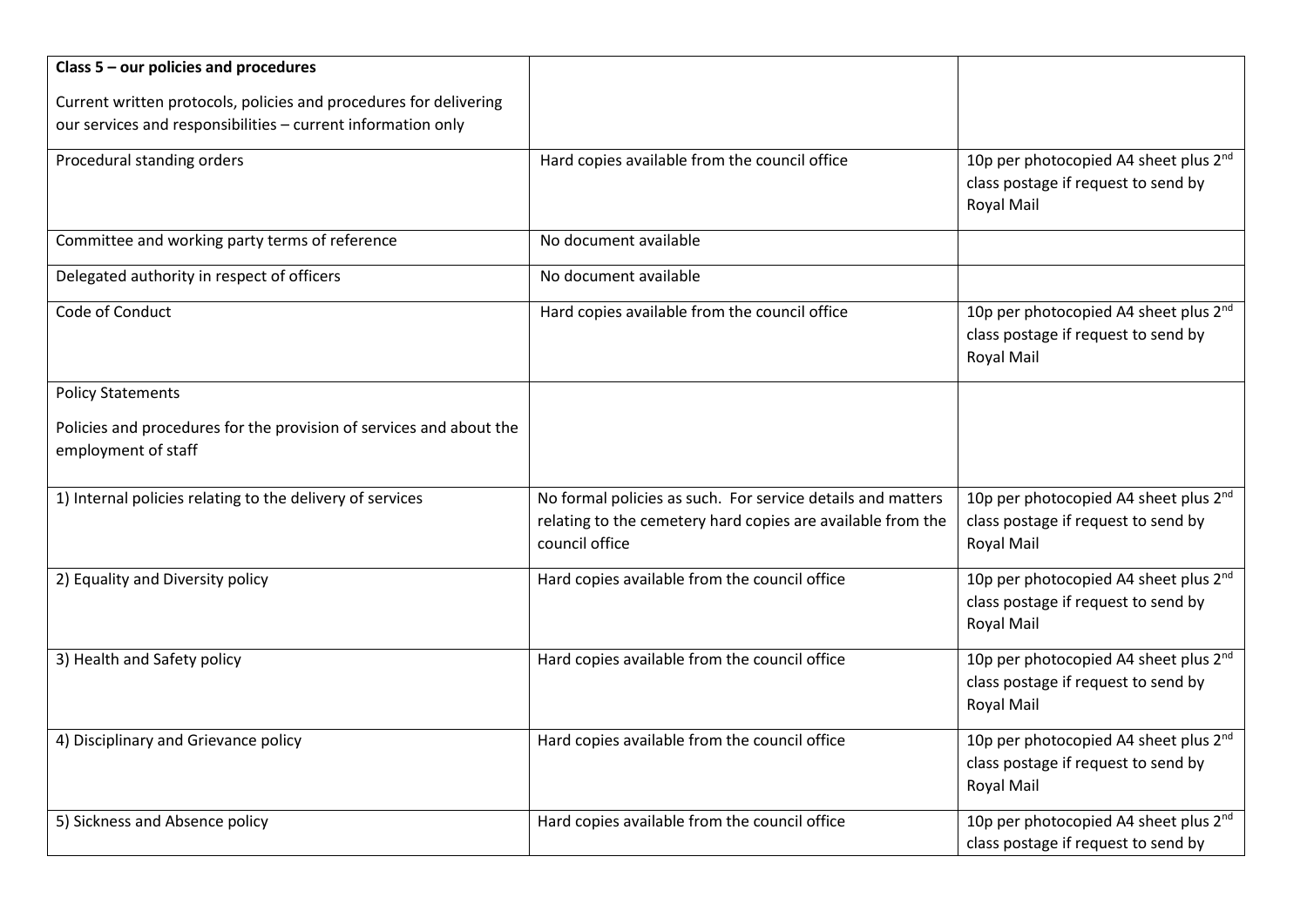|                                                                                                                     |                                                                           | <b>Royal Mail</b>                                                                                             |
|---------------------------------------------------------------------------------------------------------------------|---------------------------------------------------------------------------|---------------------------------------------------------------------------------------------------------------|
| 6) Dignity at work policy                                                                                           | Hard copies available from the council office                             | 10p per photocopied A4 sheet plus 2 <sup>nd</sup><br>class postage if request to send by<br><b>Royal Mail</b> |
| 7) Policies and procedures for handling requests for information                                                    | Hard copies available from the council office                             | 10p per photocopied A4 sheet plus 2 <sup>nd</sup><br>class postage if request to send by<br><b>Royal Mail</b> |
| 8) Abusive, persistent, vexatious complaints and complainants                                                       | Hard copies available from the council office                             | 10p per photocopied A4 sheet plus 2 <sup>nd</sup><br>class postage if request to send by<br>Royal Mail        |
| 9) Complaints procedure (including those covering requests for<br>information and operating the publication scheme) | Hard copies available from the council office                             | 10p per photocopied A4 sheet plus 2 <sup>nd</sup><br>class postage if request to send by<br>Royal Mail        |
| 10) Information Security Policy                                                                                     | No policy formulated                                                      |                                                                                                               |
| 11) Records Management Policy (retention, destruction, archive)                                                     | Hard copies available from the council office                             | 10p per photocopied A4 sheet plus 2 <sup>nd</sup><br>class postage if request to send by<br><b>Royal Mail</b> |
| 12) Data Protection Policies                                                                                        | Hard copies available from the council office                             | 10p per photocopied A4 sheet plus 2 <sup>nd</sup><br>class postage if request to send by<br><b>Royal Mail</b> |
| Schedule of charges for the publication of information                                                              | See separate table below                                                  |                                                                                                               |
| Class $6$ – Lists and registers                                                                                     |                                                                           |                                                                                                               |
| Maintained lists and registers only                                                                                 |                                                                           |                                                                                                               |
| Registers of burials 1870 to present day                                                                            | Members of the public can inspect the registers at the<br>council offices |                                                                                                               |
| Registers of graves 1870 to present day                                                                             | Members of the public can inspect the registers at the                    |                                                                                                               |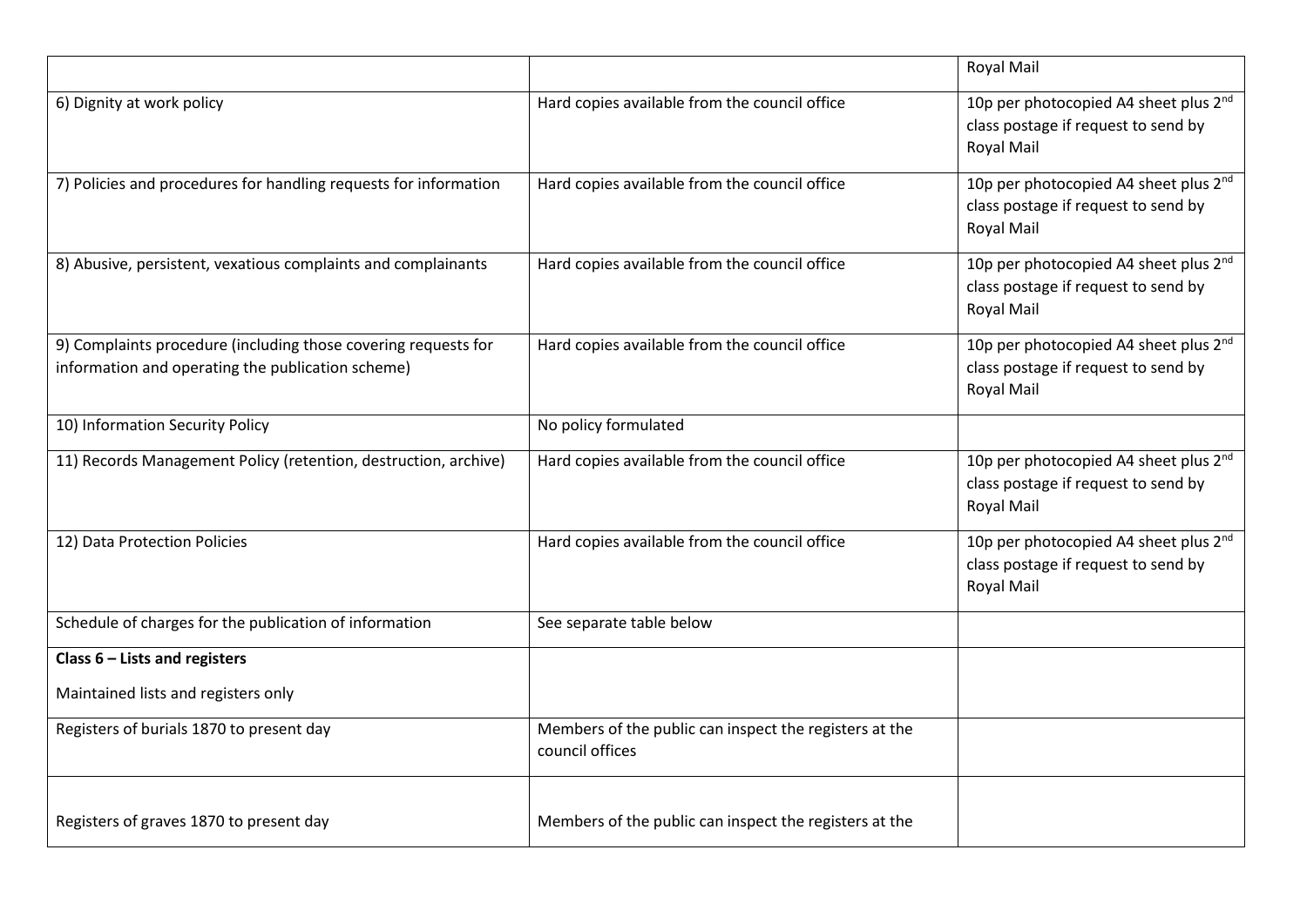|                                                                                                                        | council offices                                                                                                                                                               |  |
|------------------------------------------------------------------------------------------------------------------------|-------------------------------------------------------------------------------------------------------------------------------------------------------------------------------|--|
| <b>Statutory Plan</b>                                                                                                  | Members of the public can inspect the registers at the<br>council offices, however, whilst available, this is an official<br>Ryedale District Council documet                 |  |
| <b>Assets Register</b>                                                                                                 | Members of the public can inspect the registers at the<br>council offices                                                                                                     |  |
| Disclosure log                                                                                                         | Not kept                                                                                                                                                                      |  |
| <b>Register of Members Interests</b>                                                                                   | Members of the public can inspect the registers at the<br>council offices                                                                                                     |  |
| Register of Gifts and Hospitality                                                                                      | To date, no councillor has received gifts nor hospitality,<br>though should these be received they would be recorded<br>and information made available at the council offices |  |
| Class $7$ – The services we offer                                                                                      |                                                                                                                                                                               |  |
| Includes leaflets, guidance and newsletters produced for the<br>public and business                                    |                                                                                                                                                                               |  |
| Allotments                                                                                                             | Records available for inspection at the council offices                                                                                                                       |  |
| <b>Burial Grounds and Closed Churchyards</b>                                                                           | Records available for inspection at the council offices<br>including a plan of the cemetery. We do not have a closed<br>churchyard                                            |  |
| <b>Community Centres and Village Halls</b>                                                                             | Not applicable                                                                                                                                                                |  |
| Parks, playing fields and recreational facilities                                                                      | Records available for inspection at the council offices                                                                                                                       |  |
| Seating, litter bins, clocks, memorials and lighting                                                                   | Records available for inspection at the council offices                                                                                                                       |  |
| Bus Shelters, Markets, Public Conveniences                                                                             | Not applicable                                                                                                                                                                |  |
| Highways agency agreements                                                                                             | Not applicable                                                                                                                                                                |  |
| A summary of services for which the council is entitled to recover<br>a fee, together with those fees (eg burial fees) | Records available for inspection at the council offices                                                                                                                       |  |